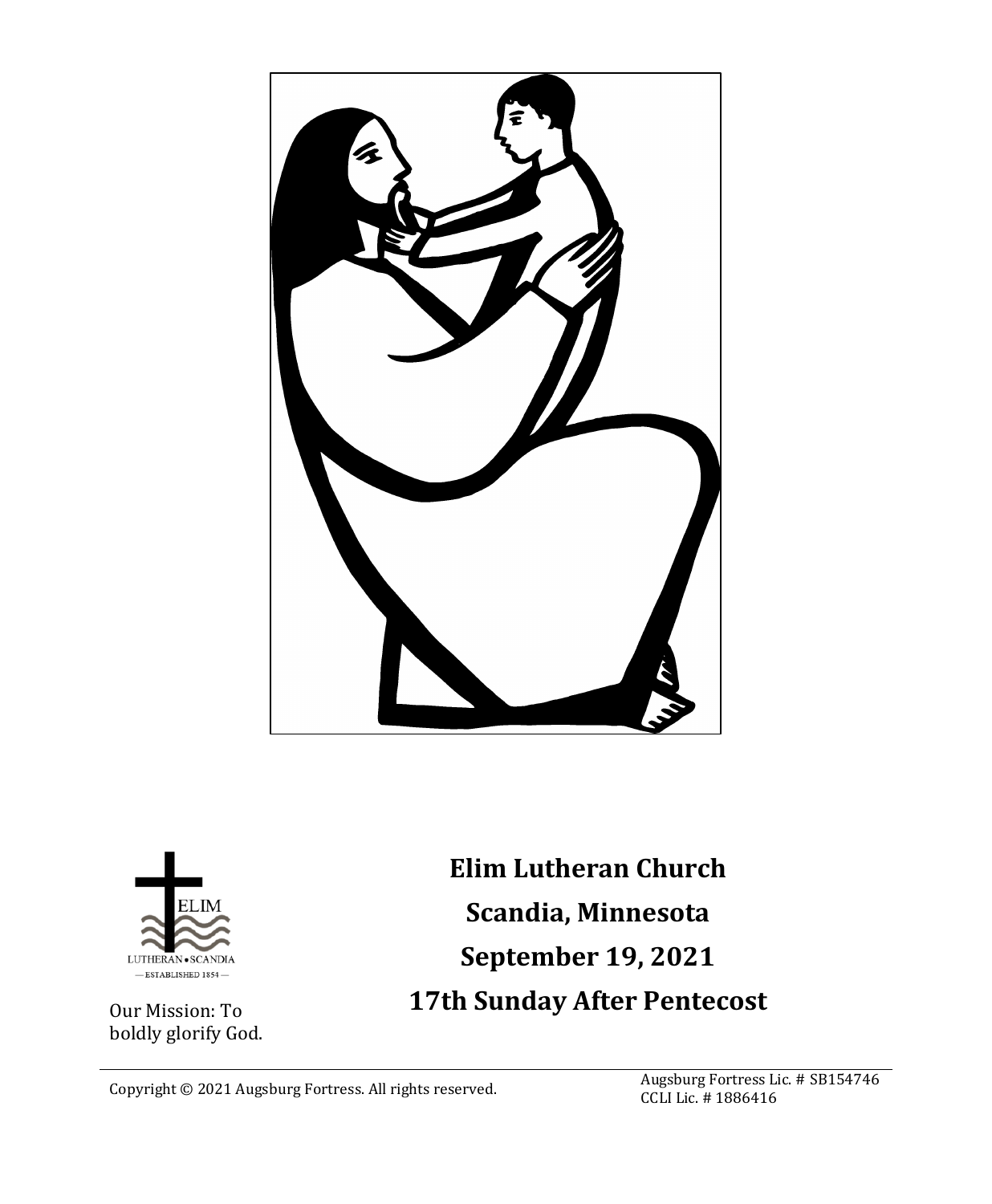**Introduction:** Today we hear James warn against selfish ambition, while the disciples quarrel over which one of them is the greatest. Jesus tells them the way to be great is to serve. Then, to make it concrete, he puts in front of them a flesh-and-blood child. We are called to welcome the children God puts in front of us, to make room for them in daily interaction, and to give them a place of honor in the assembly.

## **Prelude**

## **Welcome**

## **Ringing of the Bells**

**Hymn:** *ELW 588 - There's a Wideness in God's Mercy, verses 1 & 2*

## **Confession and Forgiveness**

Blessed be the holy Trinity,  $+$  one God, whose teaching is life, whose presence is sure, and whose love is endless. **Amen.**

Let us confess our sins to the one who welcomes us with an open heart.

(Silence is kept for reflection.)

God our comforter: **Like lost sheep, we have gone astray. We gaze upon abundance and see scarcity. We turn our faces away from injustice and oppression. We exploit the earth with our apathy and greed. Free us from our sin, gracious God. Listen when we call out to you for help. Lead us by your love to love our neighbors as ourselves. Amen.** All have sinned and fall short of the glory of God. By the gift of grace in  $\pm$  Christ Jesus, God makes you righteous. Receive with glad hearts the forgiveness of all your sins. **Amen**.

## **Greeting**

The grace of our Lord Jesus Christ, the love of God, and the communion of the Holy Spirit be with you all. **And also with you.**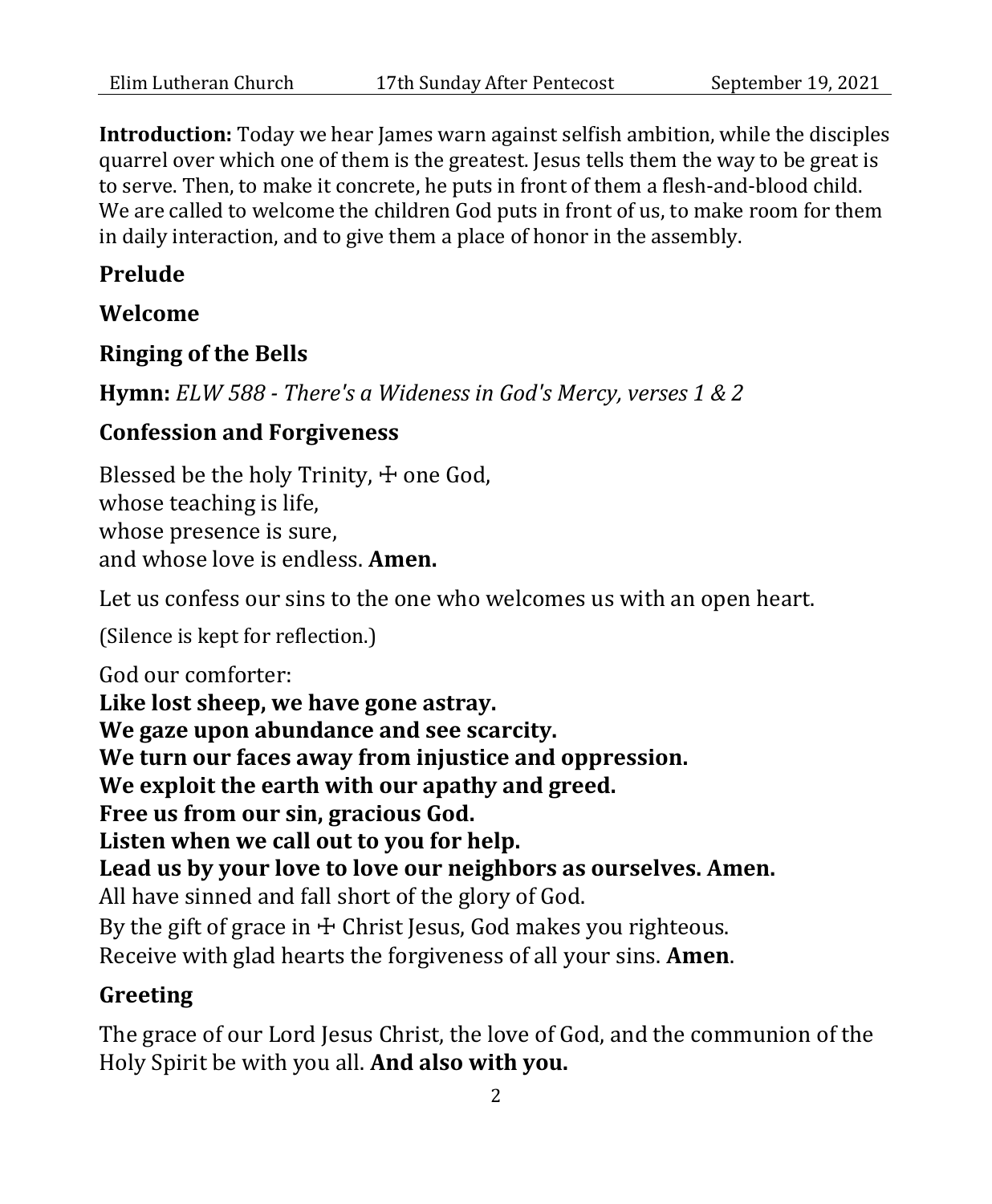#### **Prayer of the Day**

**O God, our teacher and guide, you draw us to yourself and welcome us as beloved children. Help us to lay aside all envy and selfish ambition, that we may walk in your ways of wisdom and understanding as servants of your Son, Jesus Christ, our Savior and Lord. Amen.**

**Reading:** James 3:13-4:3,7-8a

**Anthem:** *Oh Day of Peace* – arr. Hal H. Hopson

**Gospel:** Mark 9:30-37

**Sermon** 

**Hymn:** *ELW 589 - All Depends on Our Possessing, verses 1 & 5*

#### **Prayers of the People**

Petition Response: Lord in your mercy, **hear our prayer.**

#### **Offering**

**Offering Prayer**

**God of abundance, you cause streams to break forth in the desert and manna to rain from the heavens. Accept the gifts you have first given us. Unite them with the offering of our lives to nourish the world you love so dearly; through Jesus Christ, our Savior and Lord. Amen.**

**Communion - Words of Institution**

**Lord's Prayer**

**Table Blessing/Prayer**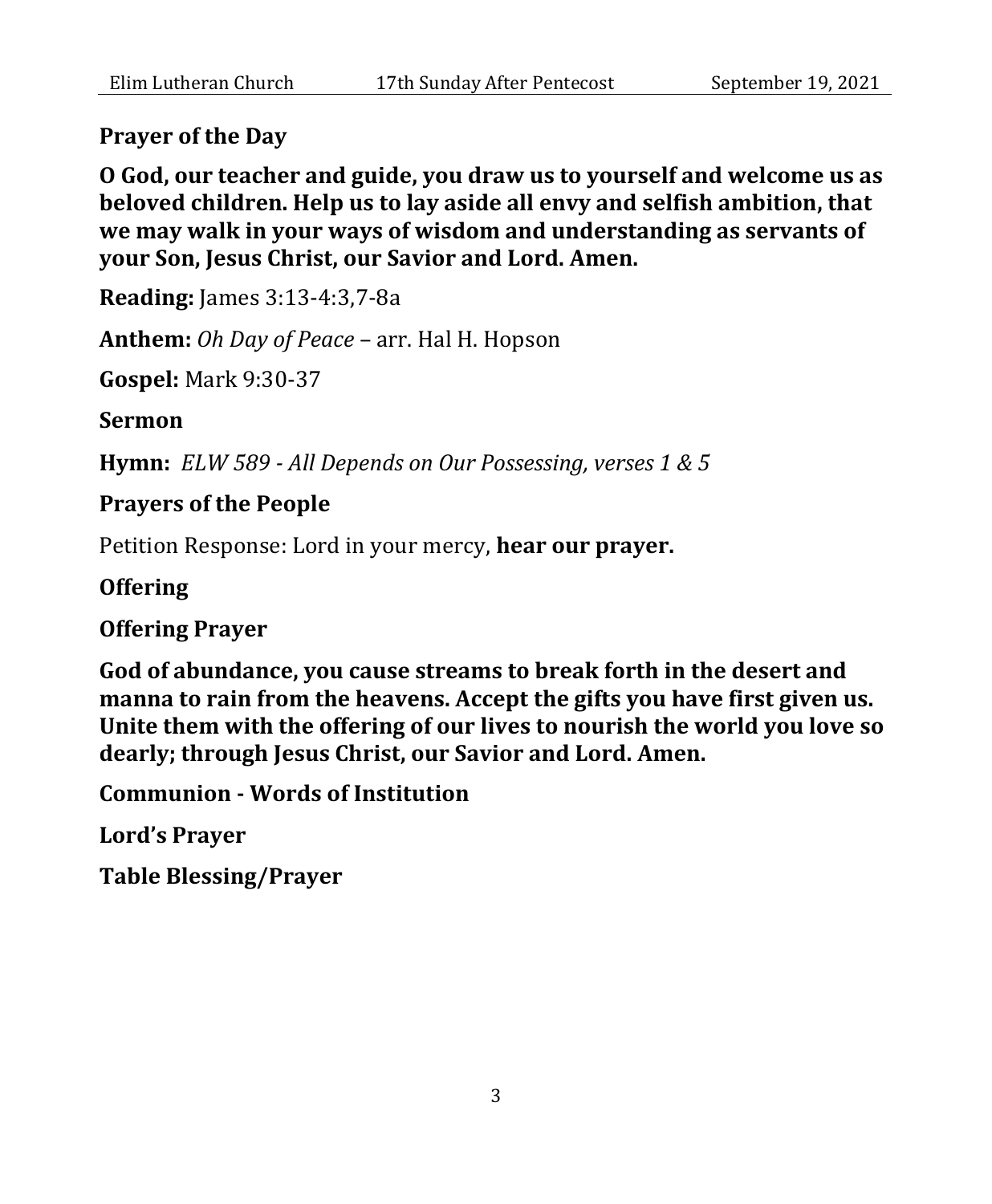#### **Blessing and Sending**

People of God, you are Christ's body, bringing new life to a suffering world. The holy Trinity,  $\pm$  one God, bless you now and forever. **Amen**.

Go in peace. You are the body of Christ. **Thanks be to God.**

**Postlude:** *Dona Nobis Pacem* – arr. Larry Sue

#### **Worship Participants**

Preaching Today: Pastor Meredith McGrath Organist/Pianist: Brian Voss Reader: Tracey Thomas Special Music: Elim Adult Choir, Janet Beckman, Director Elim Bell Choir, Joan Detzler, Director

## **Schedule for the Week**

| Today |      | 9/19 8:00 a.m. Communion Worship       |
|-------|------|----------------------------------------|
|       |      | 9:30 a.m. Communion Worship            |
| Mon.  | 9/20 | 7:00 p.m. AA                           |
| Tue.  | 9/21 | 6:00 p.m. Women's Bible study          |
| Wed.  | 9/22 | 6:00 p.m. Bell Choir                   |
|       |      | 7:00 p.m. Adult Choir                  |
|       |      | 7:00 p.m. LOGOS Orientation (via Zoom) |
| Thur. | 9/23 | Elim Messenger Deadline                |
| Sun.  |      | $9/26$ 8:00 a.m. Worship               |
|       |      | 9:30 a.m. Worship                      |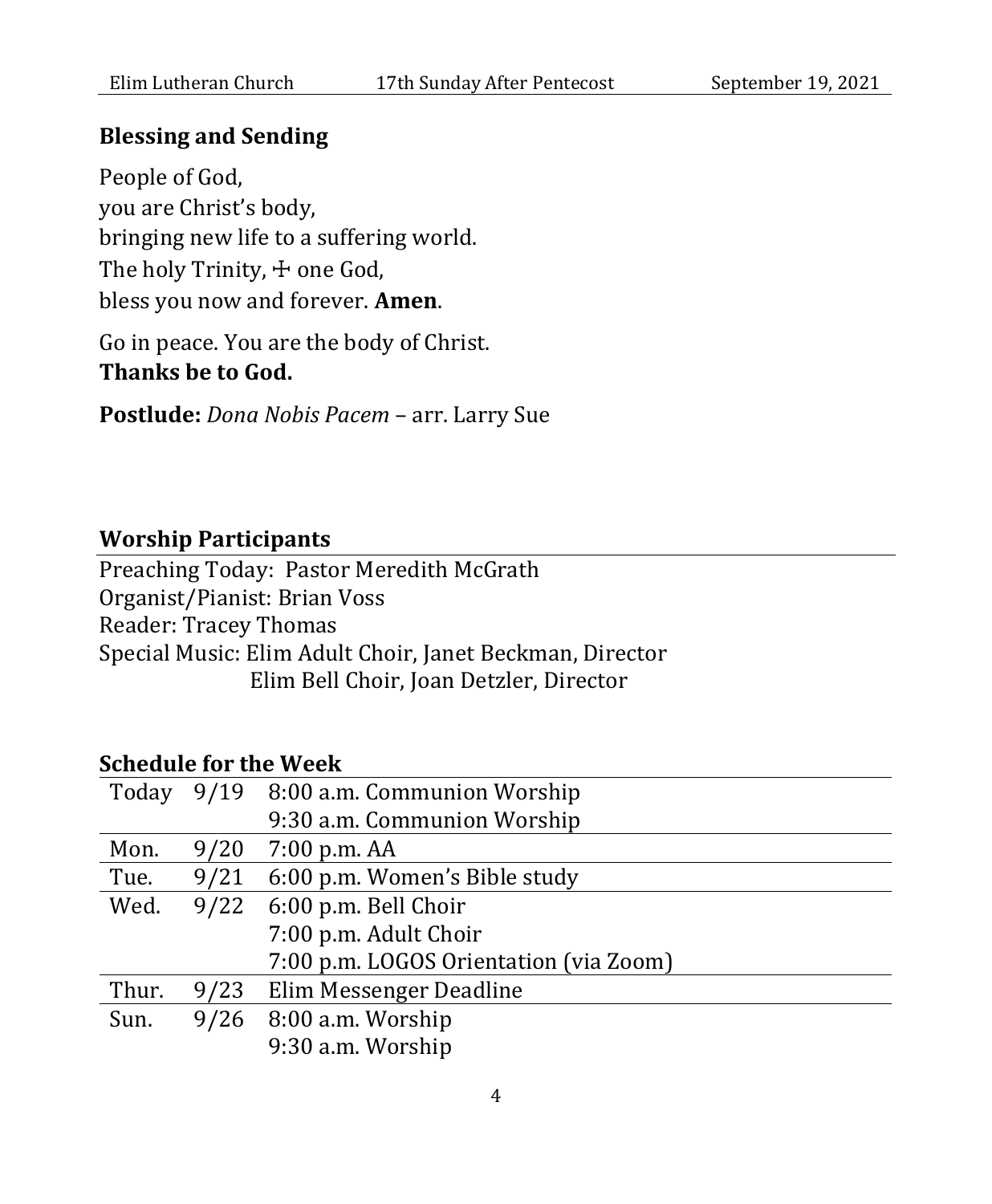## **Announcements**

#### **Reminder: LOGOS Orientation**

LOGOS Orientation will be Wednesday, September 22, at 7pm via Zoom.

This will be an opportunity to learn more about how LOGOS will work this year as well as how parents and other caring adults can support and serve.

Meeting ID: 846 0250 8778

Passcode: 232709

## **Backpack Program**

The Tuesday Women's Bible Study is once again collecting food donations for the Backpack Program, benefiting students at Forest Lake Elementary. This program helps alleviate child hunger by discretely providing students in need with backpacks full of nutritious and easy-to-prepare food on Friday afternoons so they have food to eat throughout the weekend. Items needed include:  $\triangleright$  Cereal (individual boxes, oatmeal, granola bars)  $\triangleright$  Canned items (fruit, soup, tuna, etc.)  $\triangleright$  Boxed Macaroni & Cheese  $\triangleright$  Peanut butter  $\triangleright$  Ramen noodles  $\triangleright$  Pudding or Jell-O cups

Donations can be placed in the large blue tote in the hallway near the office.

## **Keep Your Church Record Updated**

Have you recently moved? Do you now use a mobile (cell) phone instead of, or in addition to, a land line? Do you leave the snow and cold of a Minnesota winter behind and head to a warmer climate? Our database system is able to track alternate addresses along with the dates when the alternate address is effective. If we have that information, the system will automatically use the alternate address during the specified period. Please call or email Joan to get your record updated. (651-433-2723 or joan.detzler@elimscandia.org)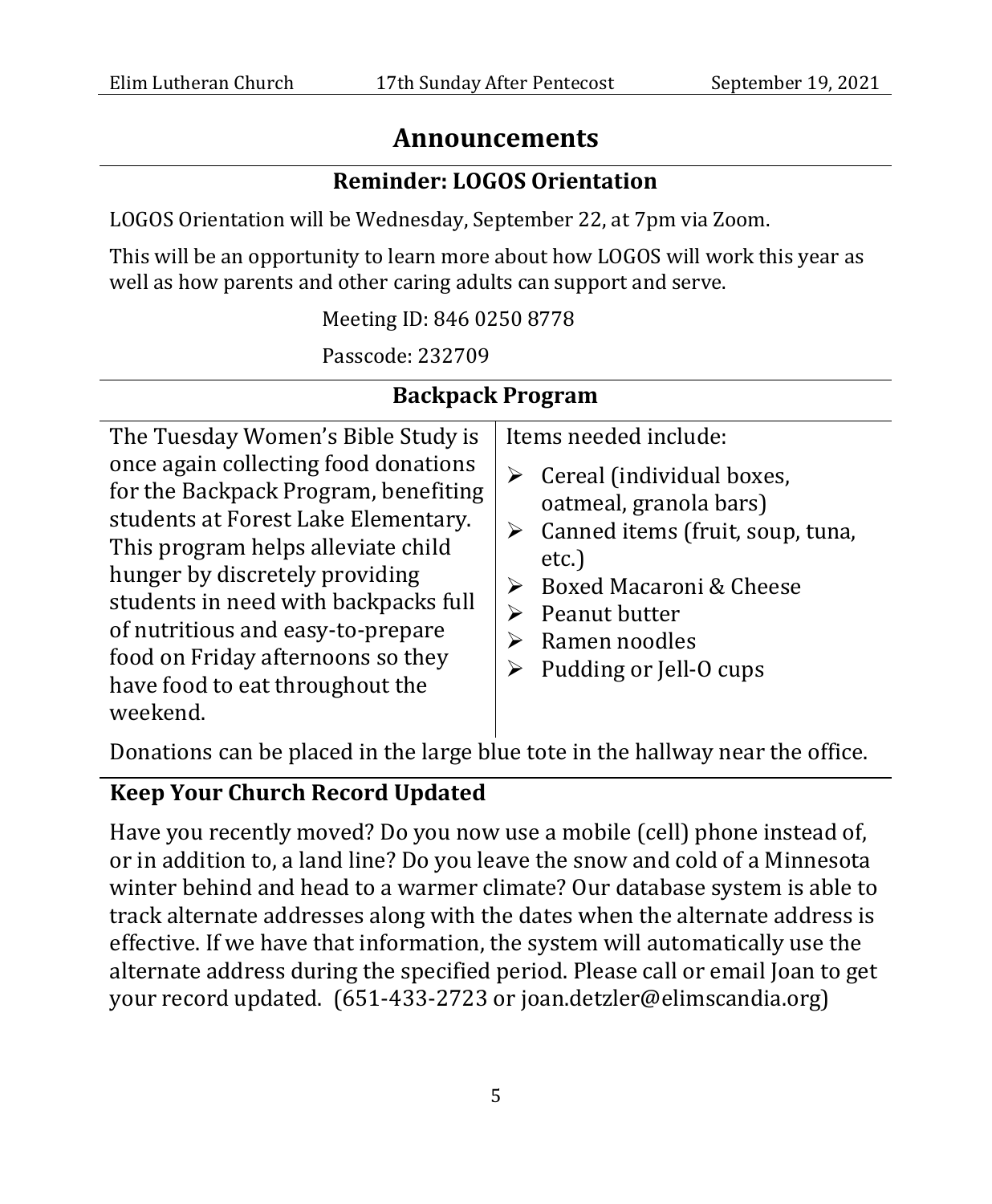**Elim Foundation Grant Application** 

## **Bega Kwa Bega**

It's time for our annual Bega Kwa Bega drive for scholarships for our sister congregation in Iringa Tanzania. Please consider giving a scholarship or part of a scholarship to help support a young student to continue his or her education. Scholarships are \$700 per student and any amount toward a scholarship is appreciated. Checks can be made out to Elim Lutheran Church. Write *Bega Kwa Bega* in the memo portion of the check. **Deadline: October 1** The Elim Foundation will be making gifts this year to Christian based organizations. Applications are now being accepted until Friday, October 1, 2021. Organizations are eligible to receive funding for a maximum of 3 consecutive years. Recipients will be announced and funds distributed in January of 2022. The application is available on Elim's website under Ministries  $\rightarrow$ Foundation. **Lutheran Disaster Response (LDR)** LDR brings hope, healing and renewal to people and communities affected by a disaster. Please consider supporting the work of Lutheran Disaster Response. You can give through the church by making out a check to Elim and writing *LDR* in the memo line, along with the specific disaster you may want to support (see below). You can give directly through the ELCA using the forms available on the shelves across from the office. Finally, you can go to elca.org/ldr and give online. The disasters the ELCA has identified for 2021 are U.S. Hurricanes, U.S. Wildfires, Haiti Crisis, Afghan Humanitarian Crisis. You can also indicate "Where needed most" rather than a specific disaster. **Feed My Starving Children Mobile Pack is Back!** The FMSC Lakes Area Mobile Pack will take place on September 30 through October 2 at Hosanna Lutheran Church. Feed My Starving Children is encouraging smaller packs and we plan to pack 101,088 meals at a cost of \$25,000. Sign-up is now open and we are asking that you sign up in groups of 10 people with whom you feel comfortable working closely. We are also looking for financial support for the purchase of the food we will be packing. Any questions? Call Arnie (651-245- 3877) and Debbie Wright (651-402- 0259). Let's feed kids!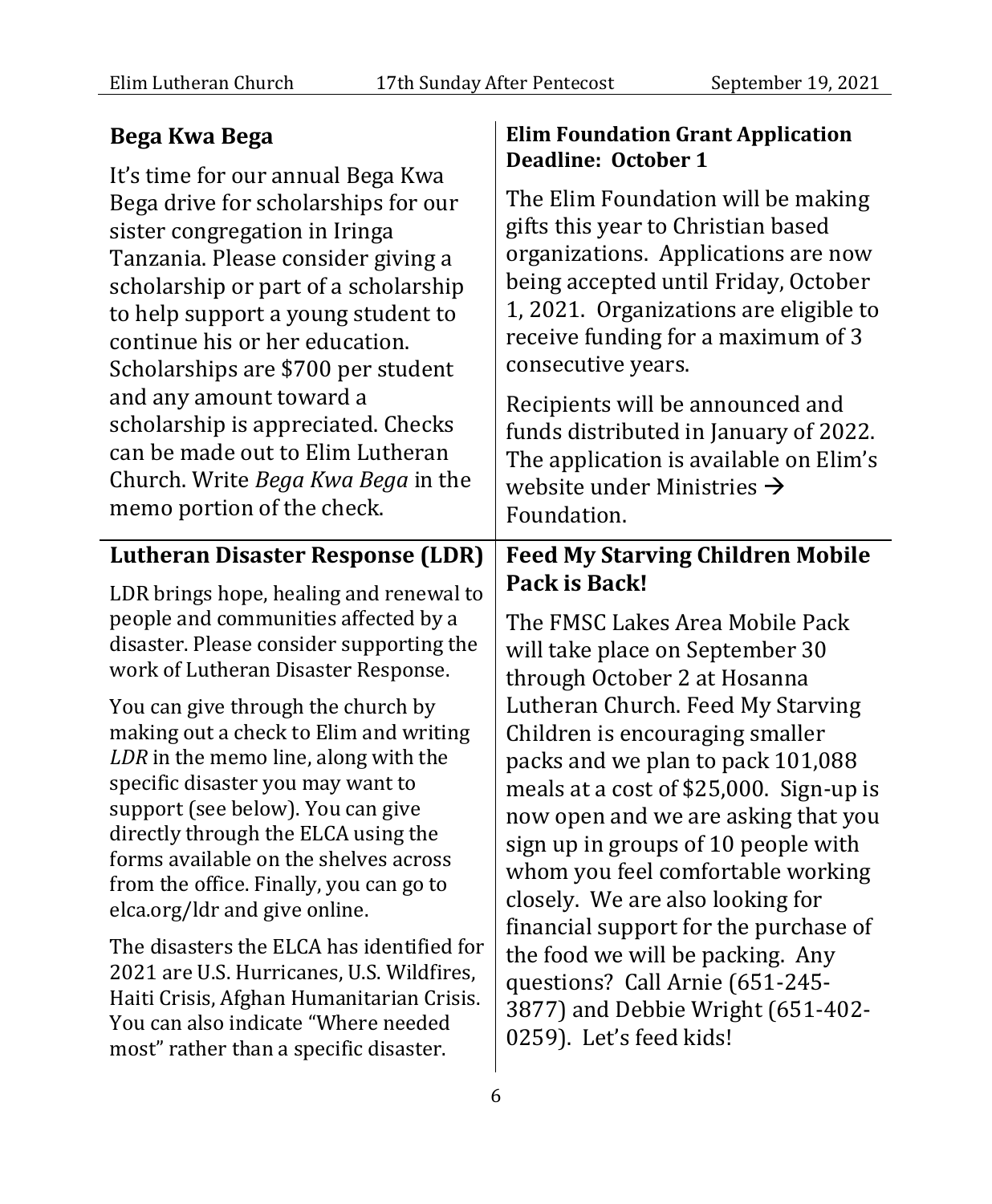#### **Volunteer Opportunities**

## **Readers Needed**

We could use your help at our worship services to serve as a reader – for the Greeting, Prayer of the Day, and the first lesson. You can read for the 8:00 service, 9:30 service, or both. If you are interested or have questions call the church office (651-433-2723) or email Joan at joan.detzler@elimscandia.org.

# **Archiving Help Needed**

Have an interest in preserving history? Do you like organizing? Want to see the inside of the walk in safe in the youth room? Then we need you! We're in search of a person(s) to update and take care of our archives. Could be as little as a couple hours a week. (Or more if you wish.) Contact the church office with any questions (651-433-2723).

## **Property Committee Help Needed**

Are you handy around the house and have a desire to help serve Elim? The Property Committee is in need of some additional members to help with various repair projects that need attention from time to time. If you are interested, please call the church office (651-433-2723).

> Do you have an announcement you would like included in the bulletin? Email or call Joan with the information no later than the Wednesday before the Sunday it needs to be included.

> > joan.detzler@elimscandia.org 651-433-2723

# **Electronic Giving**

Interested in setting up a one-time donation or reoccurring giving from your checking account or with a credit card? This QR code will take you to the Giving page on Elim's Website, or go to www.elimscandia.org and click on Giving. The E-Giving button will take you to the page to set up a donation. Just follow the prompts on the screen.